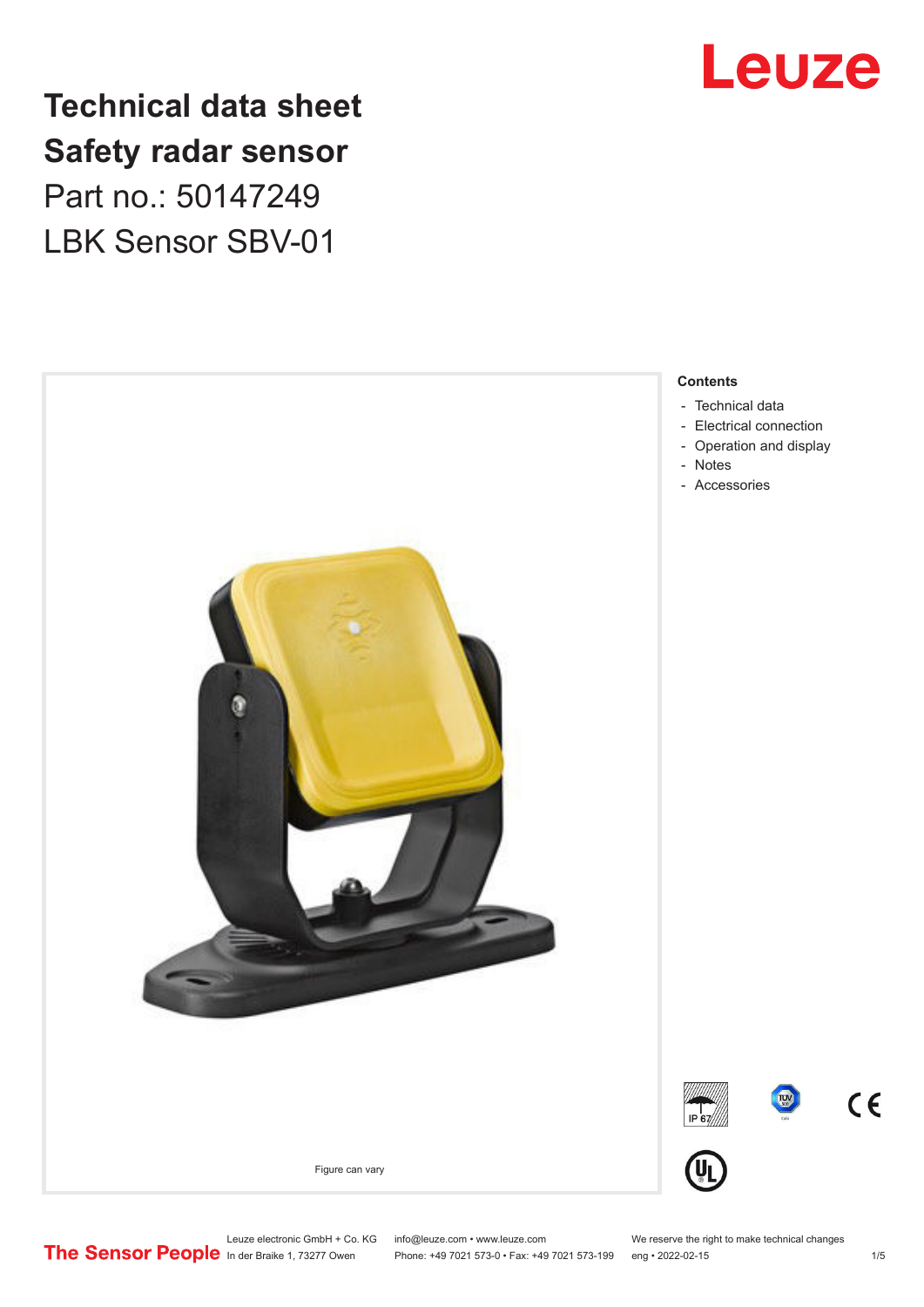## <span id="page-1-0"></span>**Technical data**

#### **Basic data**

| <b>Series</b> | <b>I BK SBV</b>                 |
|---------------|---------------------------------|
| <b>Type</b>   | Radar sensor                    |
| Application   | Stationary access quarding      |
|               | Stationary danger zone guarding |

#### **Radar technical data**

| Operating principle            | Detection of movement        |  |
|--------------------------------|------------------------------|--|
|                                | Detection of persons         |  |
|                                | <b>FMCW</b>                  |  |
| <b>Detection range</b>         | 05m                          |  |
| Angle of radiation, horizontal | $10^{\circ}$ - $100^{\circ}$ |  |
| Angle of radiation, vertical   | $20^{\circ}$                 |  |
| <b>Emitted power</b>           | $\leq$ 16 dBm                |  |
| <b>Frequency range</b>         | 60,600  62,800 MHz           |  |
|                                |                              |  |

#### **Characteristic parameters**

| <b>SIL</b>             | 2, IEC 61508             |
|------------------------|--------------------------|
| <b>SILCL</b>           | 2, IEC/EN 62061          |
| Performance Level (PL) | d, EN ISO 13849-1        |
| $PFH_{n}$              | $4,34E-08$ per hour      |
| Mission time $T_{M}$   | 20 years, EN ISO 13849-1 |
| Category               | 3, EN ISO 13849          |
|                        |                          |

#### **Electrical data**

|                              | Performance data                     |                     |
|------------------------------|--------------------------------------|---------------------|
|                              | Supply voltage U <sub>B</sub>        | 12 V, DC, -20  20 % |
|                              | Power consumption, max.              | 3.25W               |
|                              |                                      |                     |
|                              | <b>Timing</b>                        |                     |
|                              | <b>Response time</b>                 | $100$ ms            |
|                              | Restart delay time (automatic start) | 4,000 ms            |
|                              |                                      |                     |
|                              | <b>Connection</b>                    |                     |
| <b>Number of connections</b> |                                      | 2 Piece(s)          |
|                              |                                      |                     |
|                              | <b>Connection 1</b>                  |                     |
|                              | <b>Function</b>                      | <b>BUS IN</b>       |
|                              |                                      | Voltage supply      |
|                              | <b>Type of connection</b>            | Connector           |
|                              | <b>Thread size</b>                   | M <sub>12</sub>     |
|                              | <b>Type</b>                          | Male                |
|                              | <b>Material</b>                      | Metal               |
|                              | No. of pins                          | 5-pin               |

| <b>Mechanical data</b>             |                               |
|------------------------------------|-------------------------------|
| Dimension (W x H x L)              | 107 mm x 135 mm x 158 mm      |
| <b>Housing material</b>            | Aluminum                      |
|                                    | Plastic                       |
| <b>Plastic housing</b>             | PA 66                         |
| <b>Mounting bracket material</b>   | PA 66, glass fiber reinforced |
| Net weight                         | 355q                          |
| <b>Housing color</b>               | Yellow, RAL 1023              |
|                                    |                               |
| <b>Operation and display</b>       |                               |
| Type of display                    | LED                           |
| <b>Number of LEDs</b>              | 1 Piece(s)                    |
| <b>Environmental data</b>          |                               |
|                                    |                               |
| Ambient temperature, operation     | $-3060 °C$                    |
| Ambient temperature, storage       | $-4080 °C$                    |
| Relative humidity (non-condensing) | $095\%$                       |
| <b>Certifications</b>              |                               |
|                                    |                               |
| Degree of protection               | IP 67                         |
| <b>Certifications</b>              | TÜV Süd Italia                |
| <b>Classification</b>              |                               |
| <b>Customs tariff number</b>       | 85261000                      |
|                                    |                               |

**Type of connection** Connector

Length of connection cable, max. 30 m

**Connection 2**

**Cable properties**

| Customs tariff number | 85261000 |
|-----------------------|----------|
| <b>ECLASS 5.1.4</b>   | 27280801 |
| <b>ECLASS 8.0</b>     | 27280890 |
| <b>ECLASS 9.0</b>     | 27280800 |
| <b>ECLASS 10.0</b>    | 27280890 |
| ECLASS 11.0           | 27280890 |
| <b>ECLASS 12.0</b>    | 27280890 |
| <b>ETIM 5.0</b>       | EC001825 |
| <b>ETIM 6.0</b>       | EC001825 |
| <b>ETIM 7.0</b>       | EC001825 |

## **Electrical connection**

#### **Connection 1**

| <b>Function</b>          | <b>BUS IN</b>    |
|--------------------------|------------------|
|                          | Voltage supply   |
| Type of connection       | Connector        |
| <b>Thread size</b>       | M12              |
| <b>Type</b>              | Male             |
| <b>Material</b>          | Metal            |
| No. of pins              | $5$ -pin         |
| Encoding                 | D-coded          |
| <b>Connector housing</b> | <b>FE/SHIELD</b> |

Leuze electronic GmbH + Co. KG info@leuze.com • www.leuze.com We reserve the right to make technical changes<br>
The Sensor People in der Braike 1, 73277 Owen Phone: +49 7021 573-0 • Fax: +49 7021 573-199 eng • 2022-02-15

Phone: +49 7021 573-0 • Fax: +49 7021 573-199 eng • 2022-02-15 2 /5

## **Leuze**

**BUS OUT**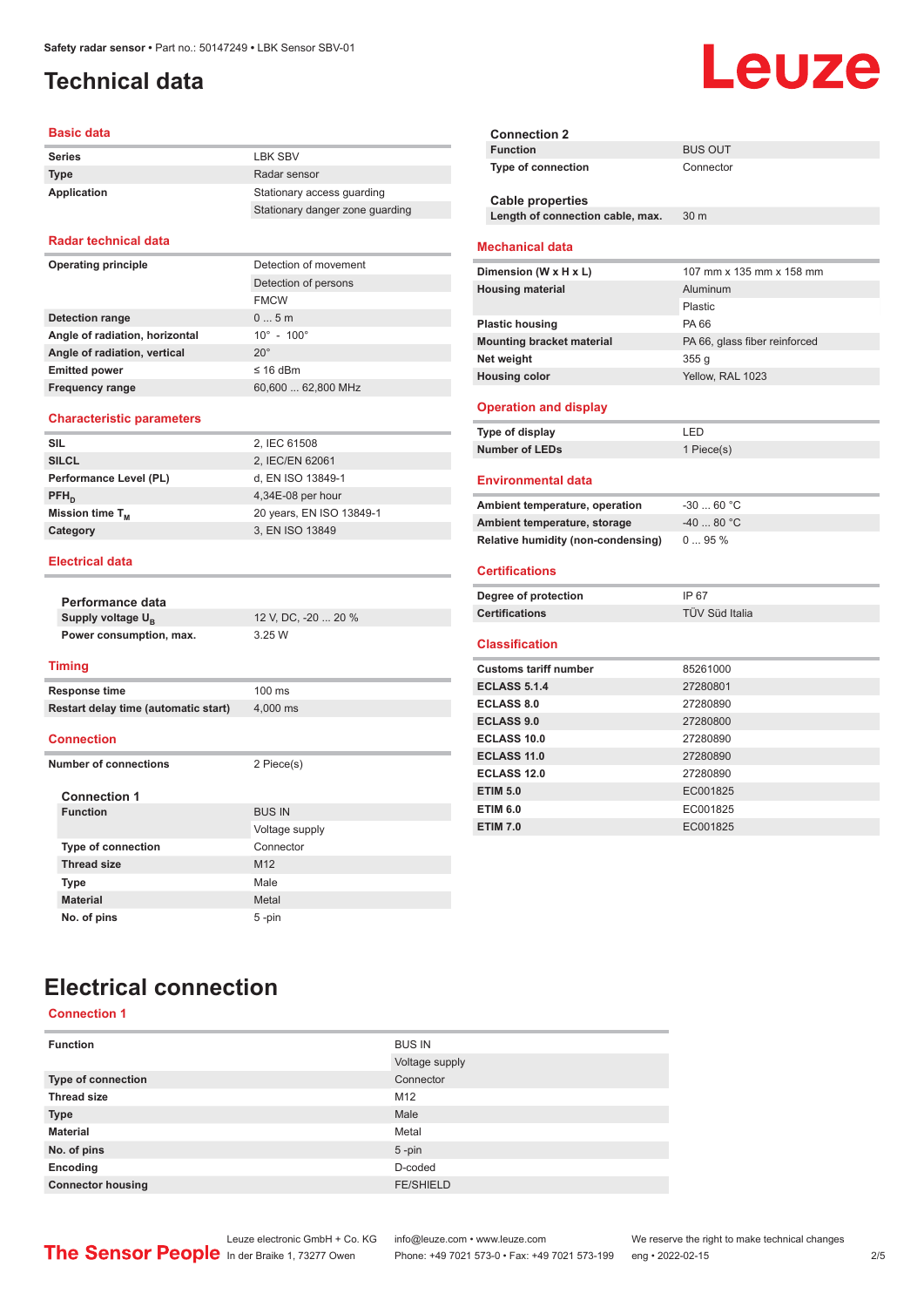## <span id="page-2-0"></span>**Electrical connection**

| <b>PE</b><br>1               |  |
|------------------------------|--|
| $\overline{2}$<br>$+12$ V DC |  |
| 3<br><b>GND</b>              |  |
| CAN H<br>4                   |  |
| CAN L<br>5                   |  |

#### **Connection 2**

| <b>Function</b>          | <b>BUS OUT</b>   |
|--------------------------|------------------|
| Type of connection       | Connector        |
| <b>Thread size</b>       | M12              |
| <b>Type</b>              | Female           |
| <b>Material</b>          | Metal            |
| No. of pins              | $5 - pin$        |
| Encoding                 | D-coded          |
| <b>Connector housing</b> | <b>FE/SHIELD</b> |
|                          |                  |

| Pin               | <b>Pin assignment</b> |  |
|-------------------|-----------------------|--|
|                   | PE                    |  |
| $\mathbf{\Omega}$ | $+12$ V DC            |  |
| 3                 | GND                   |  |
| ◢                 | CAN H                 |  |
|                   | CAN L                 |  |

## **Operation and display**

| <b>LED</b> | <b>Display</b>         | <b>Meaning</b>                         |
|------------|------------------------|----------------------------------------|
|            | Blue, continuous light | Normal operation, no movement detected |
|            | Blue, quickly flashing | Normal operation, movement detected    |
|            | Blue, slowly flashing  | Error                                  |

### **Notes**





2

4

3

1

5

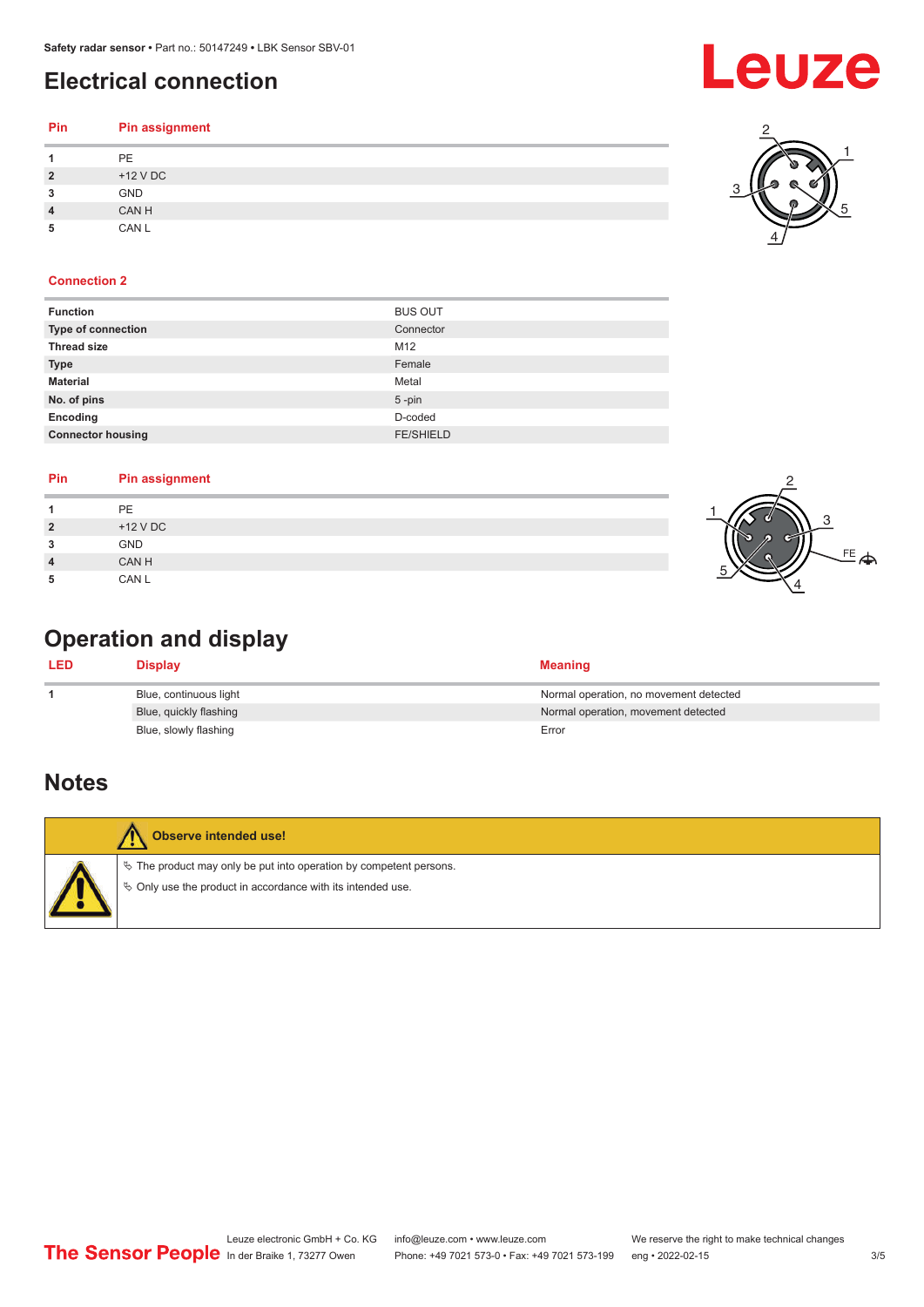## **Accessories**



## Connection technology - Connection cables

|                    | Part no. | <b>Designation</b>      | <b>Article</b>   | <b>Description</b>                                                                                                                                            |
|--------------------|----------|-------------------------|------------------|---------------------------------------------------------------------------------------------------------------------------------------------------------------|
| e.<br>y<br>ιU<br>٠ | 50143389 | KD DN-M12-5W-P1-<br>150 | Connection cable | Connection 1: Connector, M12, Angled, Female, A-coded, 5-pin<br>Connection 2: Open end<br>Shielded: Yes<br>Cable length: 15,000 mm<br>Sheathing material: PUR |

## Connection technology - Interconnection cables

|             | Part no. | <b>Designation</b>                     | <b>Article</b>        | <b>Description</b>                                                                                                                                                                                                                              |
|-------------|----------|----------------------------------------|-----------------------|-------------------------------------------------------------------------------------------------------------------------------------------------------------------------------------------------------------------------------------------------|
|             | 50143385 | <b>KDS DN-M12-5W-</b><br>M12-5W-P3-030 | Interconnection cable | Suitable for interface: DeviceNet, CANopen<br>Connection 1: Connector, M12, Angled, Male, A-coded, 5-pin<br>Connection 2: Connector, M12, Angled, Female, A-coded, 5-pin<br>Shielded: Yes<br>Cable length: 3,000 mm<br>Sheathing material: PUR  |
|             | 50143386 | <b>KDS DN-M12-5W-</b><br>M12-5W-P3-050 | Interconnection cable | Suitable for interface: DeviceNet, CANopen<br>Connection 1: Connector, M12, Angled, Male, A-coded, 5-pin<br>Connection 2: Connector, M12, Angled, Female, A-coded, 5-pin<br>Shielded: Yes<br>Cable length: 5,000 mm<br>Sheathing material: PUR  |
|             | 50143387 | <b>KDS DN-M12-5W-</b><br>M12-5W-P3-100 | Interconnection cable | Suitable for interface: DeviceNet, CANopen<br>Connection 1: Connector, M12, Angled, Male, A-coded, 5-pin<br>Connection 2: Connector, M12, Angled, Female, A-coded, 5-pin<br>Shielded: Yes<br>Cable length: 10,000 mm<br>Sheathing material: PUR |
|             | 50143388 | <b>KDS DN-M12-5W-</b><br>M12-5W-P3-150 | Interconnection cable | Suitable for interface: CANopen, DeviceNet<br>Connection 1: Connector, M12, Angled, Male, A-coded, 5-pin<br>Connection 2: Connector, M12, Angled, Female, A-coded, 5-pin<br>Shielded: Yes<br>Cable length: 15,000 mm<br>Sheathing material: PUR |
| $\Box$<br>▄ | 50143459 | KSS US-USB2-A-<br>mic-B-V0-018         | Interconnection cable | Suitable for interface: USB<br>Connection 1: USB<br>Connection 2: USB<br>Cable length: 1,800 mm                                                                                                                                                 |

## Connection technology - Terminating resistors

| Part no. | <b>Designation</b> | <b>Article</b>  | <b>Description</b>                                                                                                         |
|----------|--------------------|-----------------|----------------------------------------------------------------------------------------------------------------------------|
| 50040099 | TS 01-5-SA         | Terminator plug | Suitable for: DeviceNet, CANopen<br>Function: Bus termination<br>Connection 1: Connector, M12, Axial, Male, A-coded, 5-pin |
|          |                    |                 |                                                                                                                            |